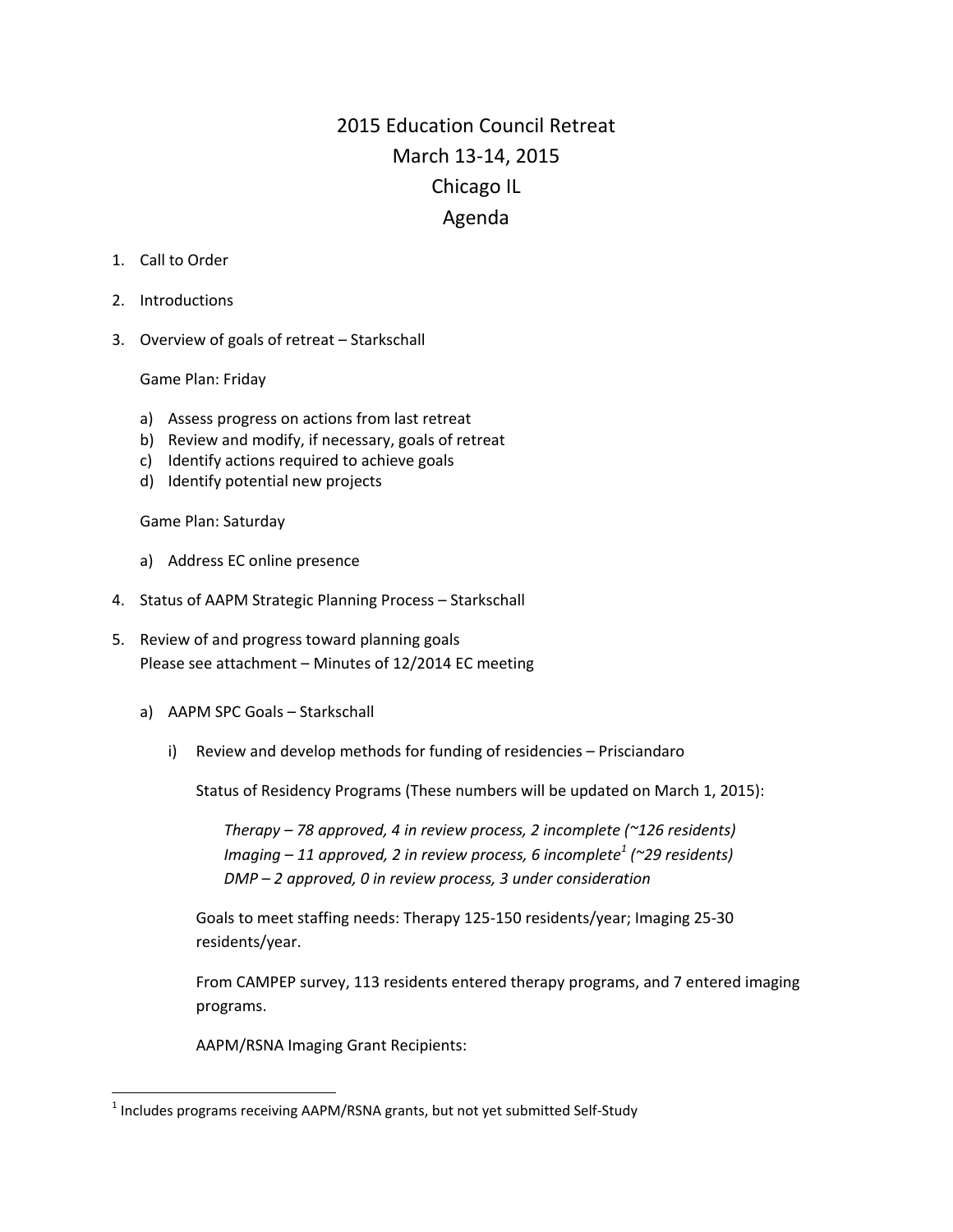2013 Recipients:

Univ of Alabama Birmingham Memorial Sloan‐Kettering Cancer Ctr Univ of Wisconsin

2014 Recipients:

Univ of Chicago – accredited 12/19/2014 Duke Univ Emory Univ – accredited 2/25/2014 Indiana Univ Univ of Oklahoma

Status of nuclear medical physics residencies:

Status of White Paper on residency funding: From 12/1/2014 EC meeting report scheduled for release around end of 2015.

Status of Med Phys Match:

ii) Provide administrative infrastructure for small residencies – Prisciandaro

Status of webinar:

iii) Expand online services and find ways to enhance revenue, especially from outside groups.

Develop business plan for online continuing education – Parker/Bloch

Status of business plan:

- b) Discussion by AAPM leadership
	- i) Bayouth –
	- ii) Boone –
	- iii) Curran –
- c) Education Council Starkschall
	- i) Identify educational needs to meet future research needs Dobbins
	- ii) Clarify policy on liaisons Keyser
	- iii) Suggestion Box items one since last meeting
	- iv) TG‐250 Dobbins

This will be discussed when we discuss online presence

- d) Continuing Professional Development Parker
	- i) Maintenance of Certification SC
		- (1) Review charge to SC
		- (2) Identify activities and goals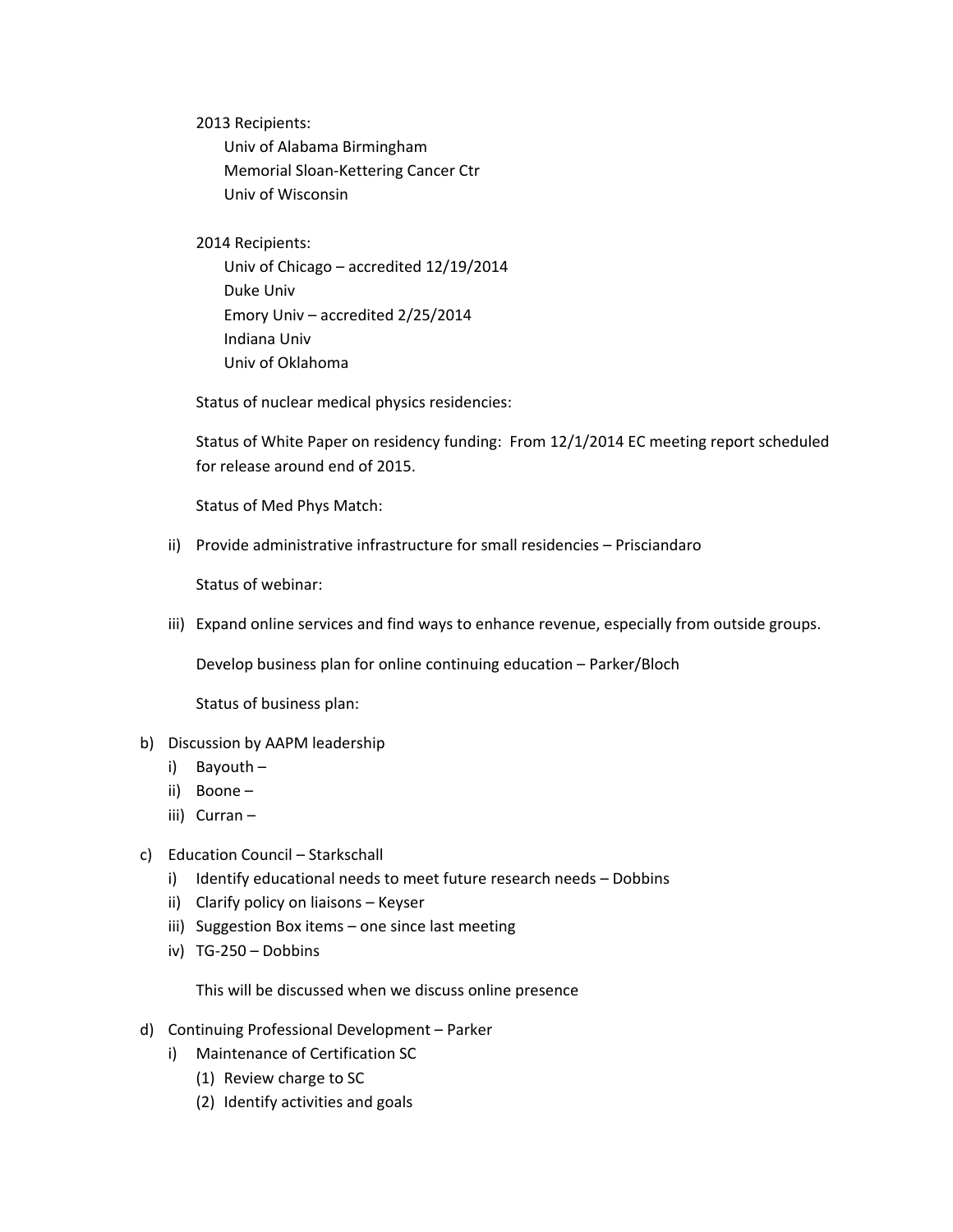- ii) Professional Development Needs Assessment SC
	- (1) Identify charge to SC
	- (2) No members at present do we need this SC?
- iii) Online Learning Services SC Bloch
	- (1) Develop business plan for online continuing education (a) Develop and market online course modules
	- (2) Identify additional activities and goals
- iv) RSNA Education Coordination SC
	- (1) Identify charge to SC
	- (2) Report on Refresher Courses 2014 RSNA meeting
	- (3) Status of Refresher Courses 2015 and 2016 RSNA meetings
- v) Summer School SC
	- (1) Identify charge to SC
	- (2) Upcoming Summer School topics and budgets
- vi) Other activities for Committee
	- (1) Other modes of delivery of continuing professional education
	- (2)
- e) Education and Training of Medical Physicists Prisciandaro
	- i) Awards Selection SC
		- (1) Identify charge awarded AAPM graduate fellowship, ASTRO/AAPM Therapy Physics residency grants
		- (2) Minimal record of activity in past few years
	- ii) SC on Medical Physicists as Educators
		- (1) 1‐year: Innovation in Medical Physics Education Symposium
		- (2) 3‐year: Educator of the Year awards
		- (3) 5‐year: Physics Education Workshop
		- (4) Discuss making this SC a committee
	- iii) Medical Physics Residency Training and Promotion SC Antolak
		- (1) WG on Funding Options for Residency Programs
		- (2) Imaging Physics Residency WG
			- (a) Possible involvement with nuclear medicine physics residencies
		- (3) WG on Coordination of Med Phys Residency Programs
			- (a) Med Phys Match program
		- (4) WG on Professional Doctorate Degree for Med Phys
	- iv) Summer Undergraduate Fellowship Program SC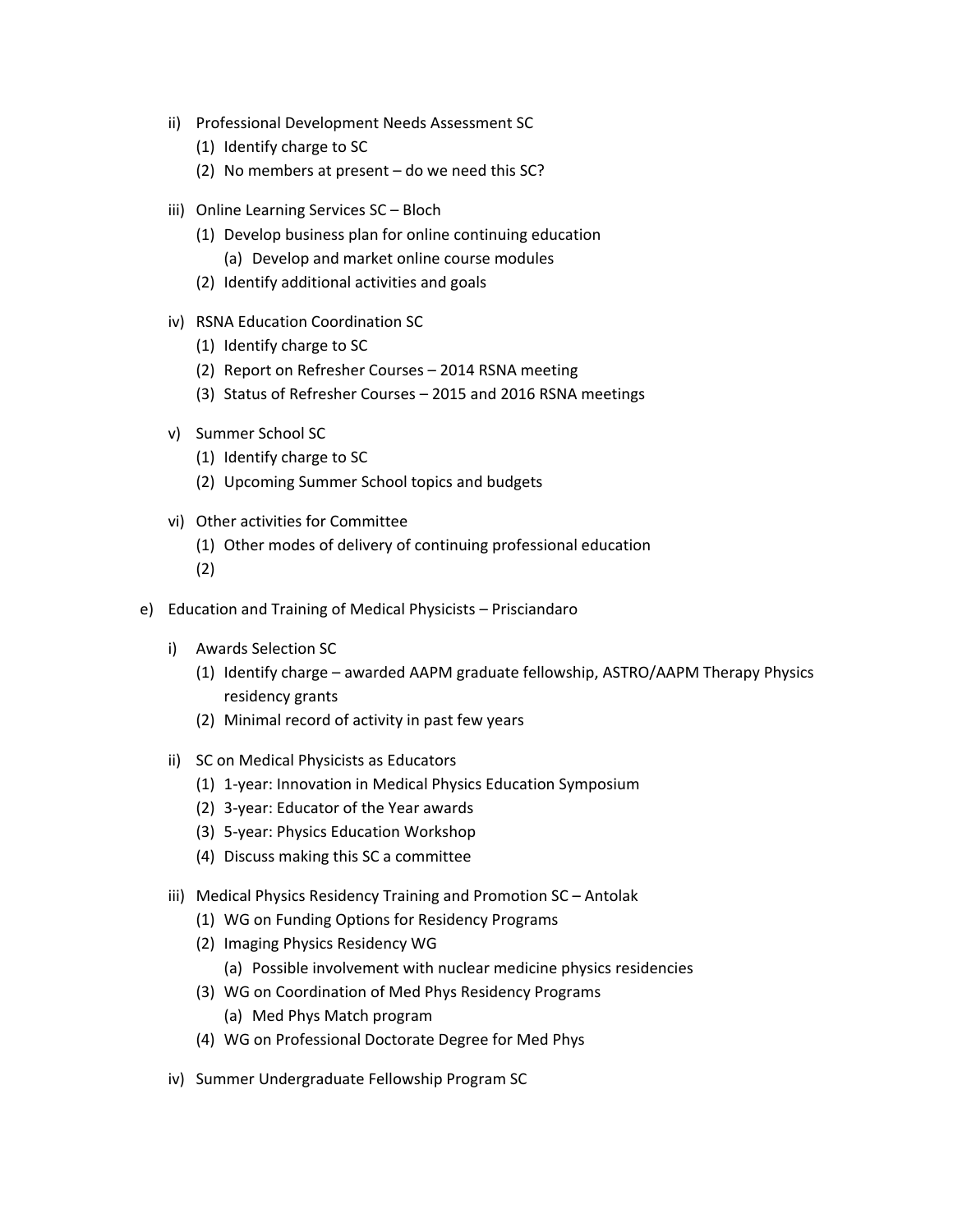- v) Students and Trainees SC need updated minutes
	- (1) WG to Promote Non‐Clinical Career Paths for Med Phys need updated minutes
	- (2) Residency Fair at AAPM Annual Meeting
- vi) WG on Periodic Review of Med Phys Residency Training need 2014 minutes
	- (1) Develop document to aid physicists in achieving and maintaining competence in new technologies – address this on specific technologies
	- (2) Curricula for fellowship programs
	- (3) Outcomes of residency training AAPM vs SDAMPP vs CAMPEP
	- (4) Review of existing curricula
- vii) WG on Med Phys Graduate Education Program Curriculum
	- (1) Need to identify charge
	- (2) Revision of core curriculum, identifying resources for teaching
- viii) Minority Recruitment SC see minutes from 2014 meeting
	- (1) Identify charge
	- (2) Recruit members
	- (3) Identify projects diversity issues
- f) International Education Pipman
	- i) Identify charge
	- ii) Post 2014 minutes
	- iii) Meetings endorsed, co-sponsored, etc.
	- iv) ISEP
		- (1) Identify charge
		- (2) Post minutes
	- v) WG on Cooperative Agreements
		- (1) Post 2014 minutes
		- (2) Agreements with Spain (SEFM)
		- (3) Agreements with Russia (AMPR)
		- (4) Potential additional agreements
	- vi) **Action Item:** Yakov to generate specific charge and timeline for TG to review international activities by summer meeting (presented at 12/2014 EC meeting)
- g) Public Education Sandison
	- i) See minutes of 7/31/2011 meeting for activities
	- ii) Public Education Web Site SC
		- (1) See minutes of 7/19/2010 for activities
- h) Med Phys Education of Physicians Wilson
	- i) Identify charge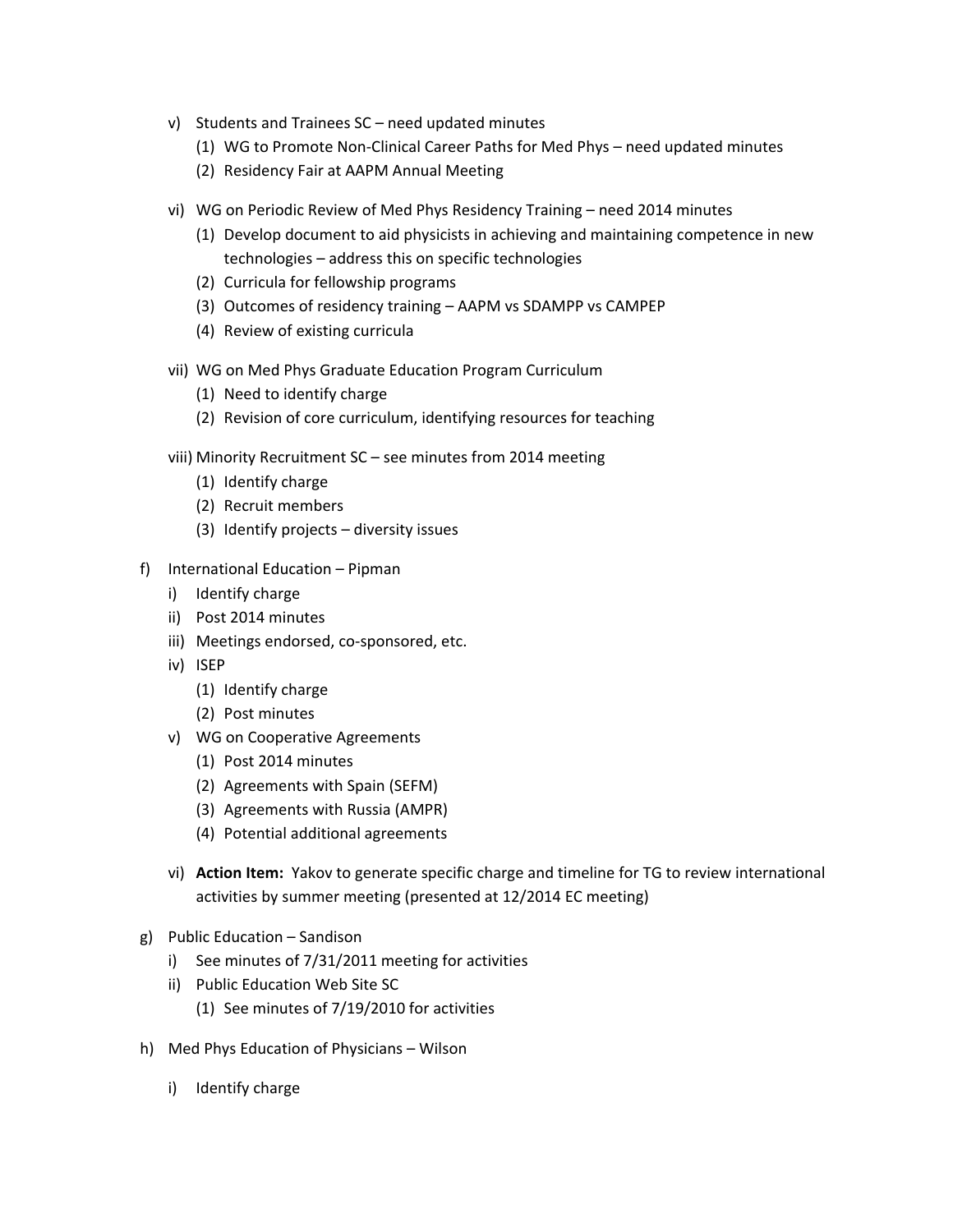- ii) Post 2014 minutes
- iii) AAPM/RSNA Equipment Selection Tutorial SC
	- (1) Identify members or combine with Tutorial on Physics in Radiology SC
- iv) Physics Education Task Force SC
	- (1) Identify Chair
	- (2) Suggest possible name change
- v) Radiation Oncology Medical Physics Education SC
	- (1) Post minutes
	- (2) Create online modules and review questions, redo therapy curriculum
- vi) AAPM/RSNA Tutorial on Physics in Radiology SC
	- (1) Identify charge
	- (2) Recruit members
	- (3) Post minutes
- vii) Imaging Physics Curricula SC
	- (1) Status of curriculum document
	- (2) Where to go from here
- i) Med Phys Education of Allied Health Professionals deBoer
	- i) Identify charge
	- ii) Report on RSNA/AAPM Basic Physics Lecture for Radiologic Technologists 2014 RSNA meeting
	- iii) Status of RSNA/AAPM Basic Physics Lecture for Radiologic Technologists 2015 and 2016 RSNA meetings
	- iv) Training and Practice of Medical Dosimetry SC
	- v) WG on Education of Allied Health Personnel Content for Educators Resource Guide (1) Identify members
		-
		- (2) Post minutes
- j) Web-Site Editor for Education Sprawls
- 6. Where do we go from here? Objectives for coming year
	- a) AAPM SPC Goals Starkschall
		- i) Review and develop methods for funding of residencies Prisicandaro
			- (1) Develop matching funding program for nuclear medicine physics residencies with SNM‐ MI
			- (2) Write White Paper on CMS funding of residencies
		- ii) Provide administrative infrastructure for small residencies Prisicandaro/Antolak
			- (1) Develop hub‐and‐spoke webinar
		- iii) Expand online services and find ways to enhance revenue, especially from outside groups. Develop business plan for online continuing education – Parker/Bloch
			- (1) Develop business plan for non‐member access to Virtual Library